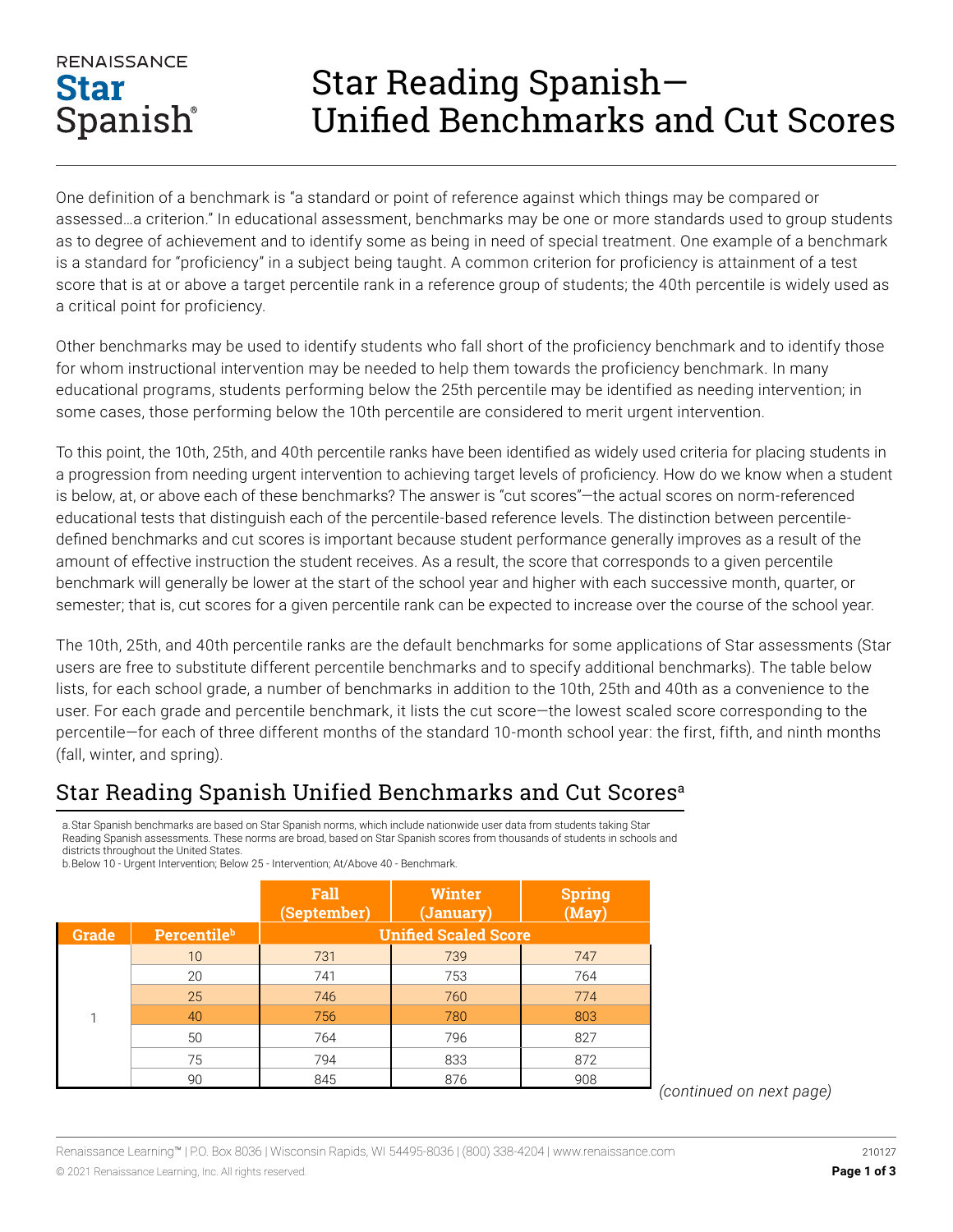|                |                                | Fall<br>(September)         | Winter<br>(January) | <b>Spring</b><br>(May) |  |  |
|----------------|--------------------------------|-----------------------------|---------------------|------------------------|--|--|
| <b>Grade</b>   | <b>Percentile</b> <sup>b</sup> | <b>Unified Scaled Score</b> |                     |                        |  |  |
|                | 10                             | 760                         | 769                 | 777                    |  |  |
|                | 20                             | 776                         | 792                 | 807                    |  |  |
|                | 25                             | 783                         | 802                 | 821                    |  |  |
| $\overline{2}$ | 40                             | 807                         | 831                 | 856                    |  |  |
|                | 50                             | 826                         | 850                 | 874                    |  |  |
|                | 75                             | 874                         | 897                 | 919                    |  |  |
|                | 90                             | 913                         | 935                 | 958                    |  |  |
|                | 10                             | 787                         | 795                 | 804                    |  |  |
|                | 20                             | 815                         | 828                 | 842                    |  |  |
|                | 25                             | 828                         | 842                 | 857                    |  |  |
| 3              | 40                             | 860                         | 874                 | 888                    |  |  |
|                | 50                             | 877                         | 892                 | 906                    |  |  |
|                | 75<br>90                       | 922                         | 938<br>978          | 954<br>995             |  |  |
|                | 10                             | 961<br>819                  | 825                 | 831                    |  |  |
|                |                                |                             |                     |                        |  |  |
|                | 20                             | 854                         | 862                 | 870                    |  |  |
|                | 25                             | 866                         | 874                 | 883                    |  |  |
| 4              | 40                             | 895                         | 905                 | 916                    |  |  |
|                | 50                             | 913                         | 924                 | 935                    |  |  |
|                | 75                             | 961                         | 973                 | 985                    |  |  |
|                | 90                             | 1001                        | 1013                | 1025                   |  |  |
|                | 10                             | 841                         | 844                 | 846                    |  |  |
|                | 20                             | 876                         | 880                 | 883                    |  |  |
|                | 25                             | 888                         | 892                 | 897                    |  |  |
| 5              | 40                             | 920                         | 926                 | 932                    |  |  |
|                | 50                             | 940                         | 947                 | 954                    |  |  |
|                | 75                             | 990                         | 997                 | 1004                   |  |  |
|                | 90                             | 1028                        | 1037                | 1045                   |  |  |
|                | 10                             | 853                         | 853                 | 853                    |  |  |
|                | 20                             | 888                         | 889                 | 890                    |  |  |
| 6              |                                |                             |                     |                        |  |  |
|                | 25                             | 902                         | 904                 | 905                    |  |  |
|                | 40                             | 937                         | 941                 | 944                    |  |  |
|                | 50                             | 959                         | 963                 | 967                    |  |  |
|                | 75                             | 1008                        | 1013                | 1018                   |  |  |
|                | 90                             | 1047                        | 1055                | 1063                   |  |  |

1047 1055 1063 *(continued on next page)*